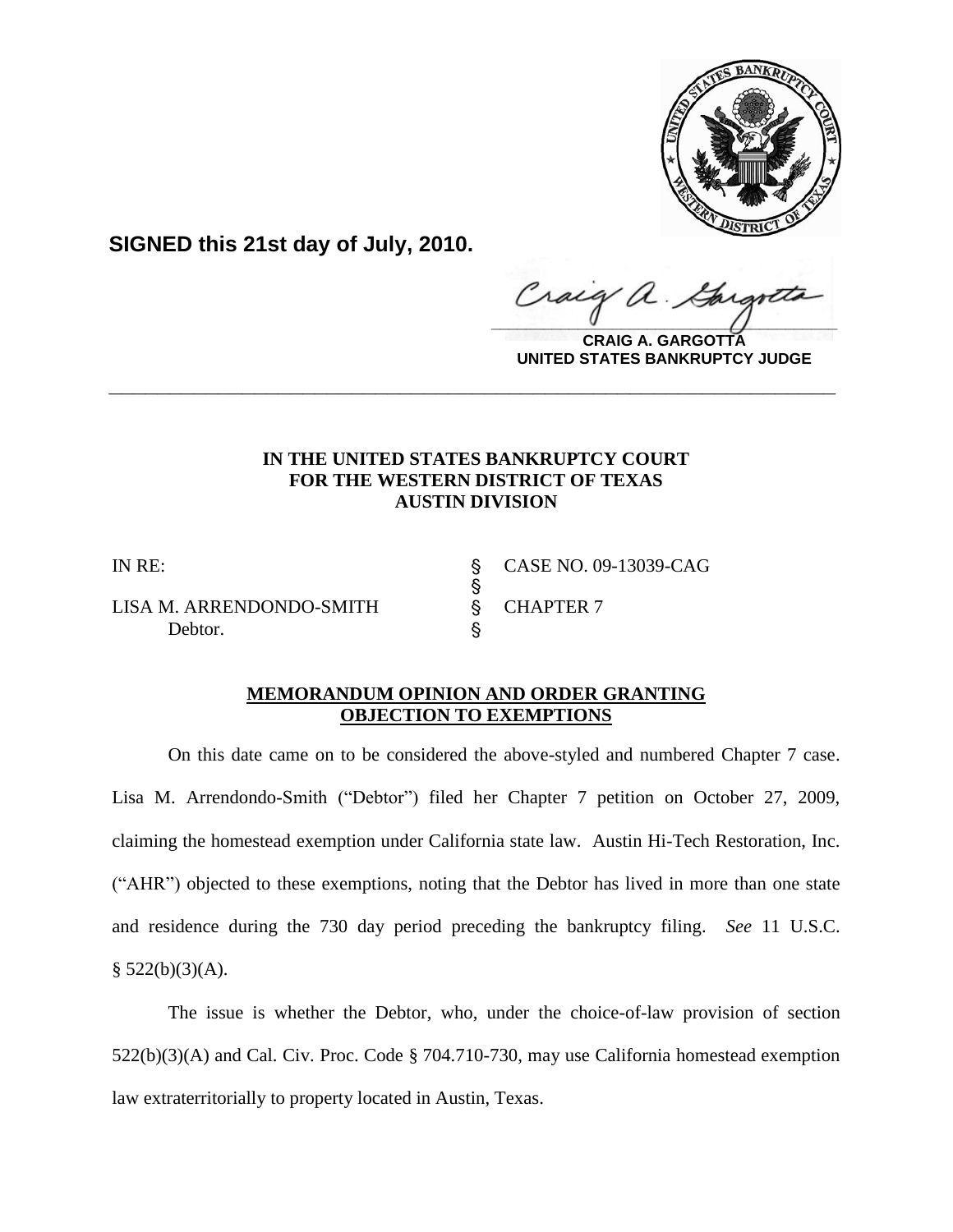The Court has jurisdiction over this matter pursuant to 28 U.S.C. § 157 and § 1334. This matter is a core proceeding pursuant to 28 U.S.C.  $\S 157(b)(2)(A)$  and (B) on which this Court can enter a final judgment.

The Debtor owns property located at 1907 Jesse Owens Drive, Austin, Texas (the property in dispute in this matter, "Texas Residence"). After marrying Dana Smith ("Spouse") on July 21, 2007, the Debtor moved from Texas to California and lived there as husband and wife at 13770 Cochise Road, Apple Valley, California ("California Residence"). The Debtor traveled back and forth between the Texas Residence and the California Residence. She filed a joint tax return with her Spouse listing the California Residence as her main residence. In September 2007, Child Protective Services awarded the Debtor custody of her minor grandson who then came and lived with Debtor and her Spouse at the California Residence. In November 2007, the Debtor suffered a brain aneurism in the Texas Residence and sought medical treatment in both Texas and California. The Debtor separated from her Spouse and moved back to Texas (with her grandson) in June 2009. She changed her driver's license, vehicle registration, and voter registration to the State of Texas. On June 25, 2009, a final judgment was granted against the Debtor in the amount of \$55,215.51 (plus post-judgment interest), in favor of Austin Hi-Tech Restoration, Inc. On July 2, 2009, the Debtor filed for divorce from her Spouse in California. In October 2009, the Debtor filed this bankruptcy proceeding at which time her divorce was still pending.

The parties agree that the starting place for the Court's analysis is 11 U.S.C. § 522(b), which provides in relevant part:

 $(b)(1)$ ... [A]n individual debtor may exempt from property of the estate the property listed in either paragraph (2) or, in the alternative (3) of this subsection…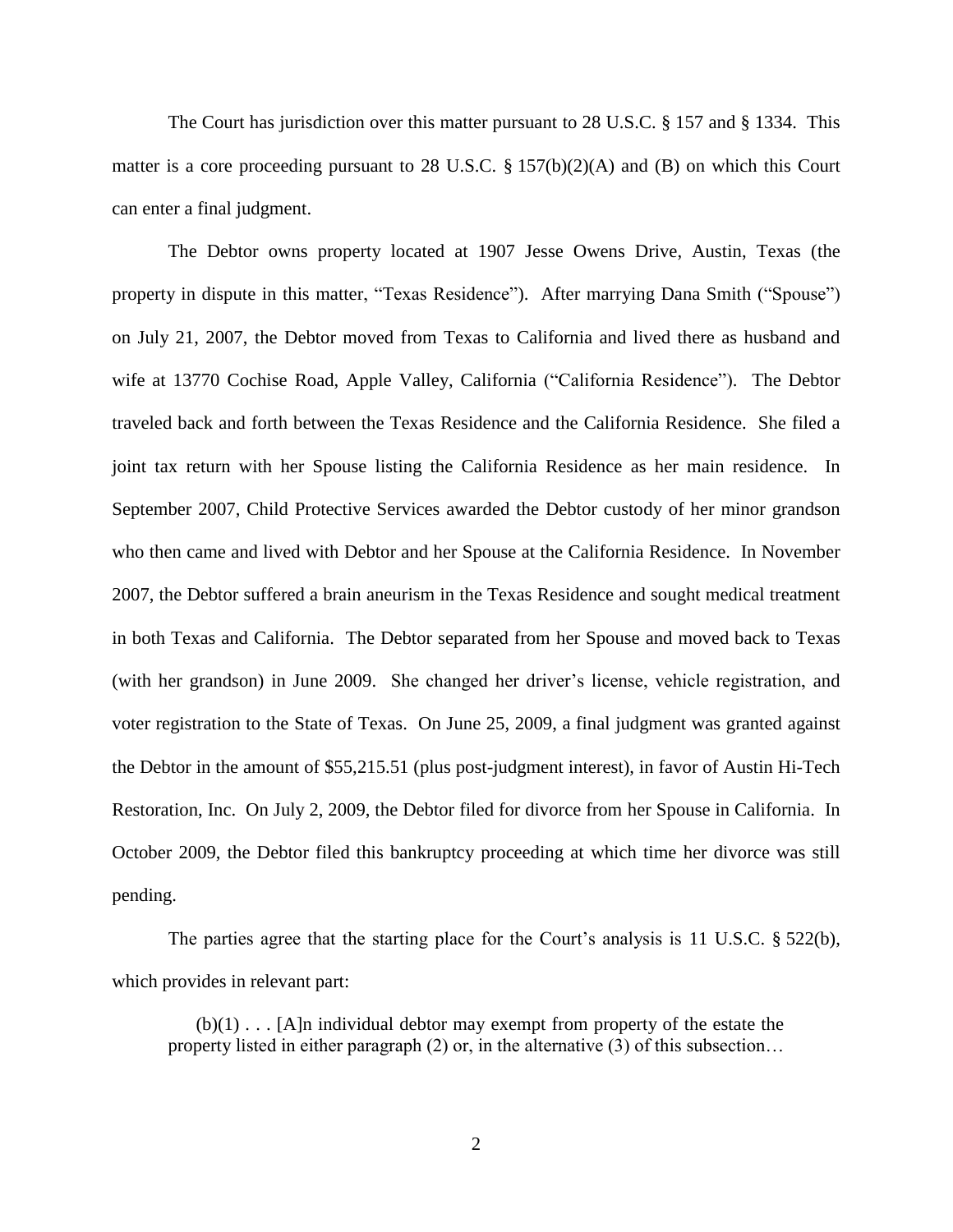(2) Property listed in this paragraph is property that is specified under subsection (d), unless the State law that is applicable to the debtor under paragraph (3)(A) specifically does not so authorize.

(3) Property listed in this paragraph is—

(A) … any property that is exempt under Federal law, other than subsection (d) of this section, or State or local law that is applicable on the date of the filing of the petition at the place in which the debtor's domicile has been located for the 730 days immediately preceding the date of the filing of the petition or if the debtor's domicile has not been located at a single State for such 730-day period, the place in which the debtor's domicile was located for 180 days immediately preceding the 730-day period…

A debtor's estate is created on the date a case is commenced under the Bankruptcy Code.

*See* 11 U.S.C. § 541(a); *White v. Stump*, 266 U.S. 310 (1924).

Section 522(b) provides for exemptions under federal or state law. The federal exemptions listed in section 522(d) are available to a debtor in bankruptcy if the state where the bankruptcy petition has been properly filed has not "opted out" of the federal exemption scheme; otherwise, the debtor is entitled to claim the exemptions provided by the law of the state where the petition was filed. *See* 11 U.S.C. § 522(b)(1) and § 522(b)(2)(A). This interpretation is consistent with the legislative scheme by which section 522(b) provides exemptions for debtors filing for bankruptcy. *See In re Ondras*, 846 F.2d 33, 35 (7th Cir. 1988). Debtor's bankruptcy petition was filed in Texas; however, this Court agrees the correct homestead exemption law to be applied is that of California. California is a state that has opted out of the federal exemptions. *See* Cal. Civ. Proc. Code § 704.730 (West 1987). Debtor was domiciled in California during the 730 days immediately preceding the filing of her bankruptcy petition, and she continued to reside in California for the longer portion of the 180 day *look-back* period. Therefore, according to the plain language of the statute, the choice of California's homestead exemption in this case fits squarely within §  $522(b)(3)(A)$ 's requirements, and the applicable exemption law is not that of the state of filing (Texas); rather, it is the state where the Debtor was domiciled longest for the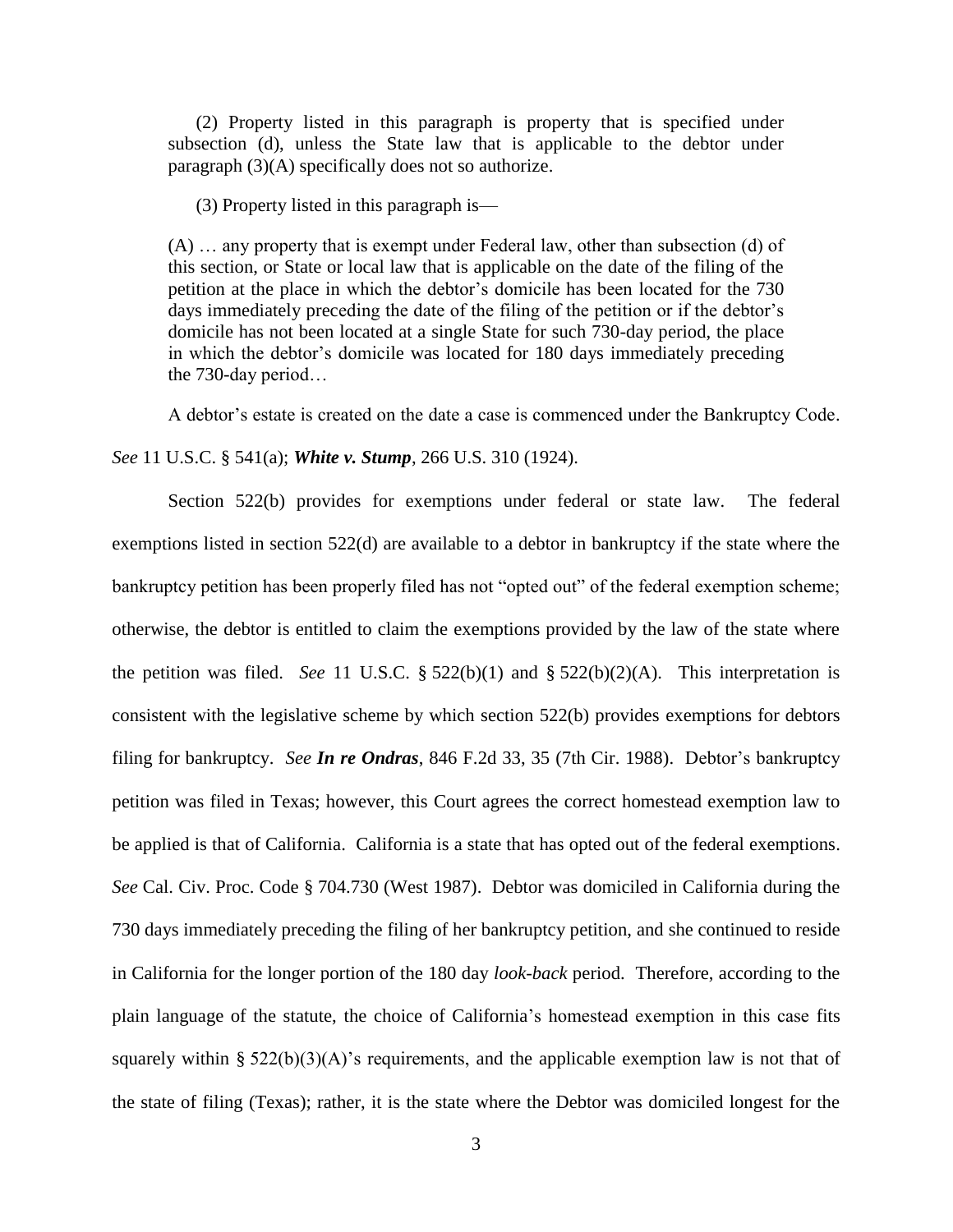180 day period prior to the start of the aforementioned 730 day period (California). *See In re Garrett*, 429 B.R. 220 (Bankr. S.D. Tex. 2010) (holding that section 522(b)(3)(A) preempts state domiciliary and residency exemption restrictions and permits a nonresident debtor to choose state exemptions if the debtor meets the domiciliary test for doing so under section  $522(b)(3)$ ).

Austin Hi-Tech Restoration, Inc. argues, however, that the California homestead exemption may not apply to property extraterritorially located within the state of Texas. Additionally, Austin Hi-Tech Restoration, Inc. disputes the California homestead exemption applied specifically to the Texas Residence on the grounds that during the commencement of this bankruptcy proceeding Debtor was still legally married to her husband. Austin Hi-Tech Restoration, Inc. relies on Cal. Code Civ. Proc. § 704.420 (c): "if the judgment debtor and spouse of the judgment debtor reside in separate homesteads, only the homestead of one of the spouses is exempt and only the proceeds of the exempt homestead are exempt." Austin Hi-Tech Restoration, Inc. argues that because husband and wife are entitled to only one homestead between them, the only homestead that Debtor may claim is her marital homestead, the California Residence.

The Debtor claims that under established case law (specifically citing *In re Arrol*, 170 F.3d 934 (9th Cir. 1999)), the California exemption can be applied to a claimed homestead in Texas. This court agrees. As the general rule, a majority of courts have held that state homestead laws have no extraterritorial force and are only available to residents of the state. *See In re Ginther*, 282 B.R. 16, 48 Collier Bankr. Cas. 2d (MB) 1559 (Bankr. D. Kan. 2002); *In re Peters*, 91 B.R. 401 (Bankr. W.D. Tex. 1988); *see also* 40 Am.Jur.2d Homestead § 14 (1968). Other courts, however, have held that if a state's homestead exemption does not expressly limit its application to property in the state, then it may be applied to a homestead in another state.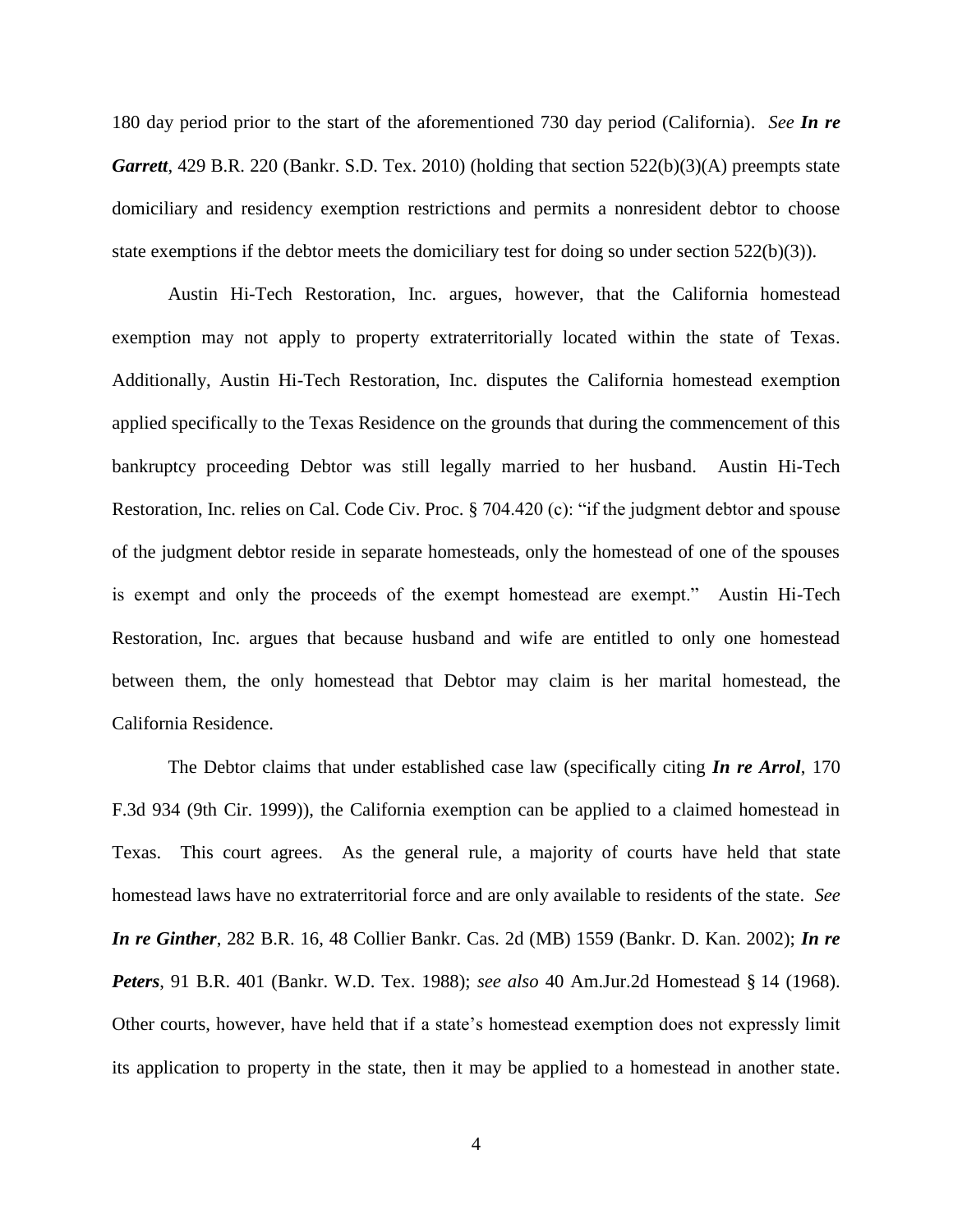*See In re Arrol*, 170 F.3d 934 (9th Cir. 1999); *In re Drenttel*, 403 F.3d 611 (8th Cir. 2005); *In re Stratton*, 269 B.R. 716 (Bankr. D. Or. 2001). A state's homestead statute can be given extraterritorial effect by the bankruptcy court based on the statute at issue. *See In re Stephens,* 402 B.R. 1, 6 (10th Cir. BAP 2009).

In adopting the procedure used in *In re Adams*, 375 B.R. 532 (Bankr. W.D. Mo. 2007) and *In re Jevne,* 387 B.R. 301, 304-06 (Bankr. S.D. Fla. 2008), the *Stephens* court stated:

If the plain language of a state's homestead statute is silent as to its extraterritorial effect, the Court must then look to that state's case law to see if the appellate courts of that state have interpreted their homestead statute to apply to property located outside of the state. . . . If no state case law exists on whether the exemption has extraterritorial application, [then]… given the fact that most, if not all, state courts generally require homestead exemptions to be liberally construed in favor of debtors, it is very likely that a state's homestead exemption will be given extraterritorial effect absent a limitation placed on the exemption by either the statute itself, or a case interpreting that statute. *Id*.

As a result of the changes to section 522(b)(3), an enhanced inquiry is now required into

the extraterritorial effect of the homestead exemptions. While one particular state exemption may specify application only to residents of that state, or to property located within that state, other exemptions may not contain that specific restriction.

Unlike the applicable Texas law cited in *In re Peters*, which explicitly limited homesteads to dwellings located within the State of Texas, 91 B.R. at 404, the California exemption statute does not limit the homestead exemption to dwellings within California:

"Homestead" means the principal dwelling (1) in which the judgment debtor or the judgment debtor's spouse resided on the date the judgment creditor's lien attached to the dwelling, and (2) in which the judgment debtor or the judgment debtor's spouse resided continuously thereafter until the date of the court determination that the dwelling is a homestead. Cal. Civ. Proc. Code § 704.710(c) (West 1987).

The Ninth Circuit Court of Appeals in *Arrol* (applying a California exemption law to a claimed homestead in Michigan), held that state laws did not restrict their homestead exemption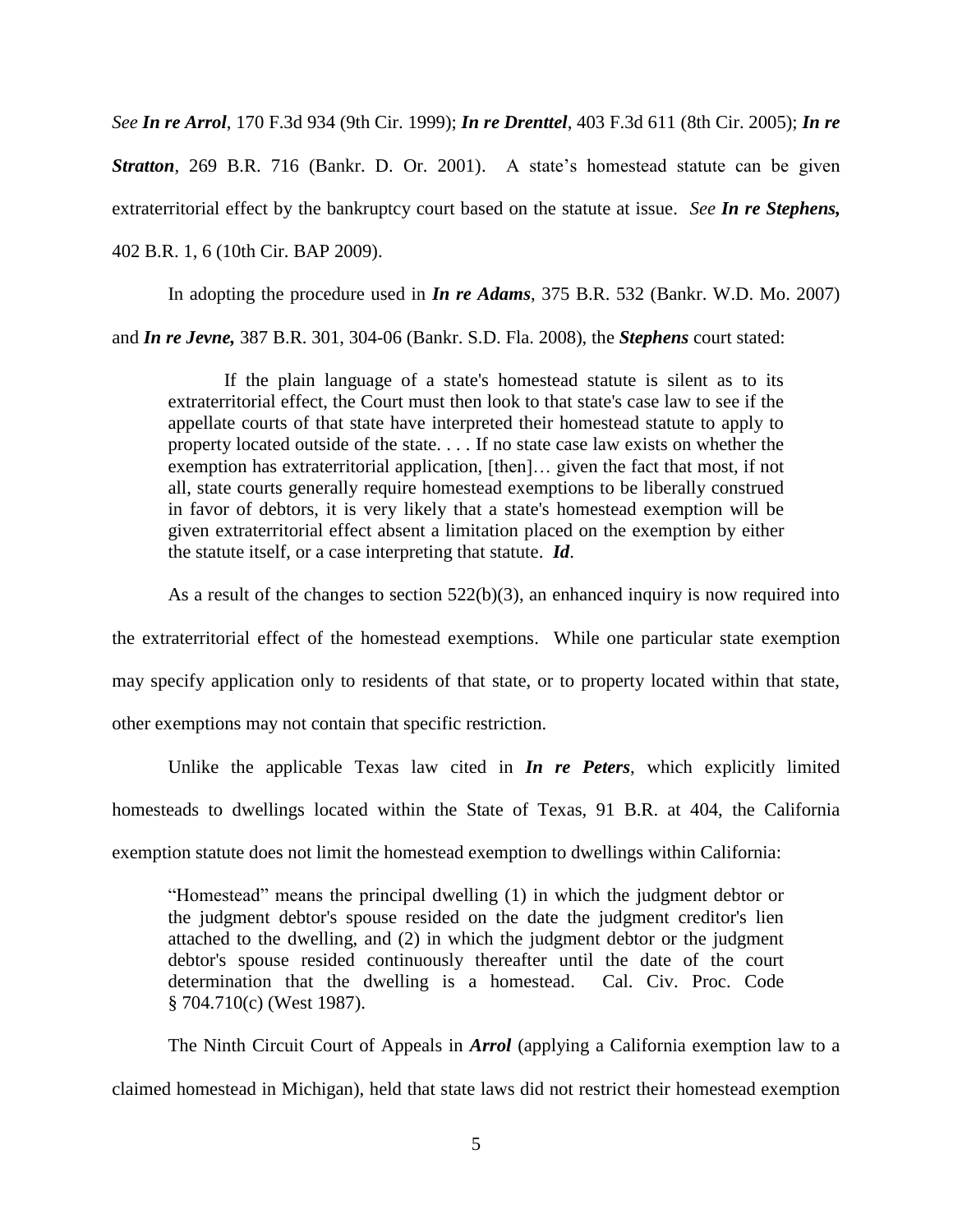to property within their borders. 170 F.3d 934 (9th Cir. 1999). Thus, in the context of § 522(b)(3)(A) and Cal. Civ. Proc. Code § 704.710, Debtor is able to apply California exemption law extraterritorially to property located in Texas.

The parties further dispute whether Debtor may specifically claim the "Property", the Texas Residence, as her "homestead" under California law. An individual debtor's claimed homestead exemption is determined by the facts and circumstances that exist at the time of the filing of the bankruptcy petition. 11 U.S.C.  $\S$  522(b)(2)(A). Debtor's divorce action was still pending in California at the time this bankruptcy case was filed and, as such, she is considered married to her Spouse for the purpose of this analysis.

Cal. Civ. Proc. Code § 704.720 (c) states that there may be only one claimed homestead exempt between husband and wife. Cal. Civ. Proc. Code § 704.720 (c) provides that if a debtor chooses to claim state exemptions, and "if the judgment debtor and spouse of the judgment debtor reside in separate homesteads, only the homestead of *one* of the spouses is exempt and only the proceeds of the exempt homestead are exempt" (emphasis added). California holds that either spouse has the right to declare a homestead on the family residence if the declaring spouse owns an interest in the residence and qualifies as part of a family unity (both spouses reside on the premises, or the declarant resides on the premises with a qualified relative). Cal. Civ. Proc. Code § 704.710. Husband and wife cannot have two homesteads. *Strangman v. Duke*, 140 Cal.App.2d 185, 295 P.2d 12 (1956); *see also In re Wilson*, 175 B.R. 735, 739. Under California law, a husband and wife are entitled to only one homestead exemption between them: "Spouses may select which of the homesteads is exempt; [however] if the spouses are unable to agree, the court determines which homestead is exempt." 16 Cal.L.Rev.Comm. Reports 1422 (1982).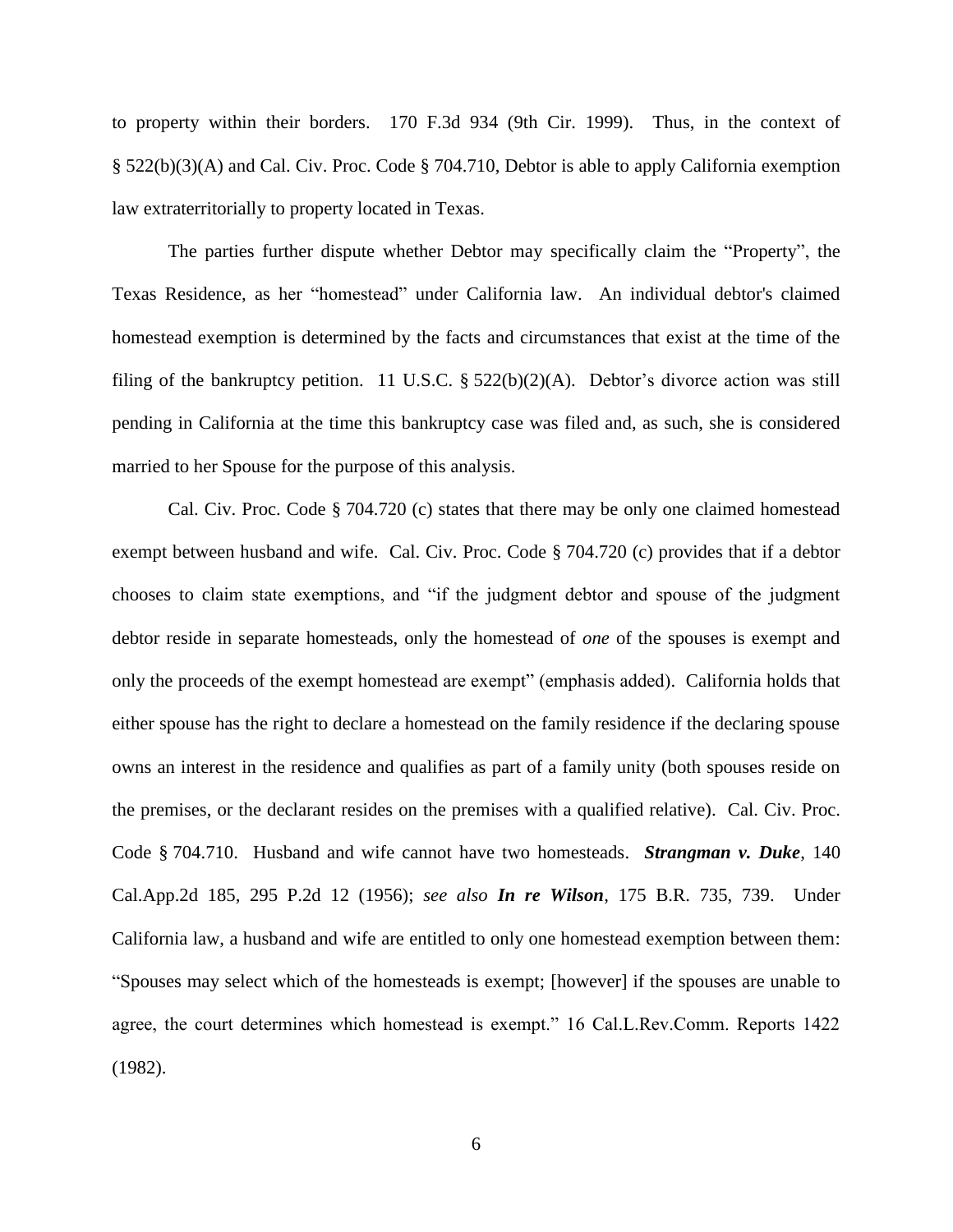It is not uncommon, however, for a husband and wife to acquire and possess multiple properties such that the designation of a particular location as a primary residence or "homestead" may become an enigmatic inquiry. Because it is not always clear which state is the residence of a person, a court may look to a variety of factors to determine residence, including presence in the state, ownership of a residence in a state, abandonment of a residence in another state, opening of bank accounts, location of employment, vehicle registration, location for the receipt of mail, address on tax returns, and location of physicians. *See In re Whitehead*, 278 B.R. 597 (Bankr. M.D. Fla. 2002). Under California law, the factors a court should consider in determining residency, for homestead purposes, are physical occupancy of the property and the intention with which the property is occupied. *See In re Kelley*, 300 B.R. 11 (9th Cir. BAP 2003).

For these reasons, the concept of "residence," for purpose of homestead exemption, is a flexible one and must be construed in light of the policies underlying the exemption statute. *See In re Grindal*, 30 B.R. 651 (Bankr. D. Me. 1983). In *Strangman v. Duke*, 140 Cal.App.2d 185, 295 P.2d 12 (1956), the California court of appeals articulated the legislative goal of "provid[ing] a place for the family and its surviving members, where they may reside and enjoy the comforts of a home, freed from any anxiety that it may be taken from them against their will. . . ." *Id*. at 190, 295 P.2d 12 (internal quotations and citations omitted). Under Cal. Civ. Proc. Code § 704.710 (b), "Family Unit" means any of the following:

- (1) The judgment debtor and the judgment debtor's spouse if the spouses reside together in the homestead.
- (2) The judgment debtor and at least one of the following persons who the judgment debtor cares for or maintains in the homestead:
	- (A) The minor child or minor grandchild of the judgment debtor or the judgment debtor's spouse or the minor child or grandchild of a deceased spouse or former spouse.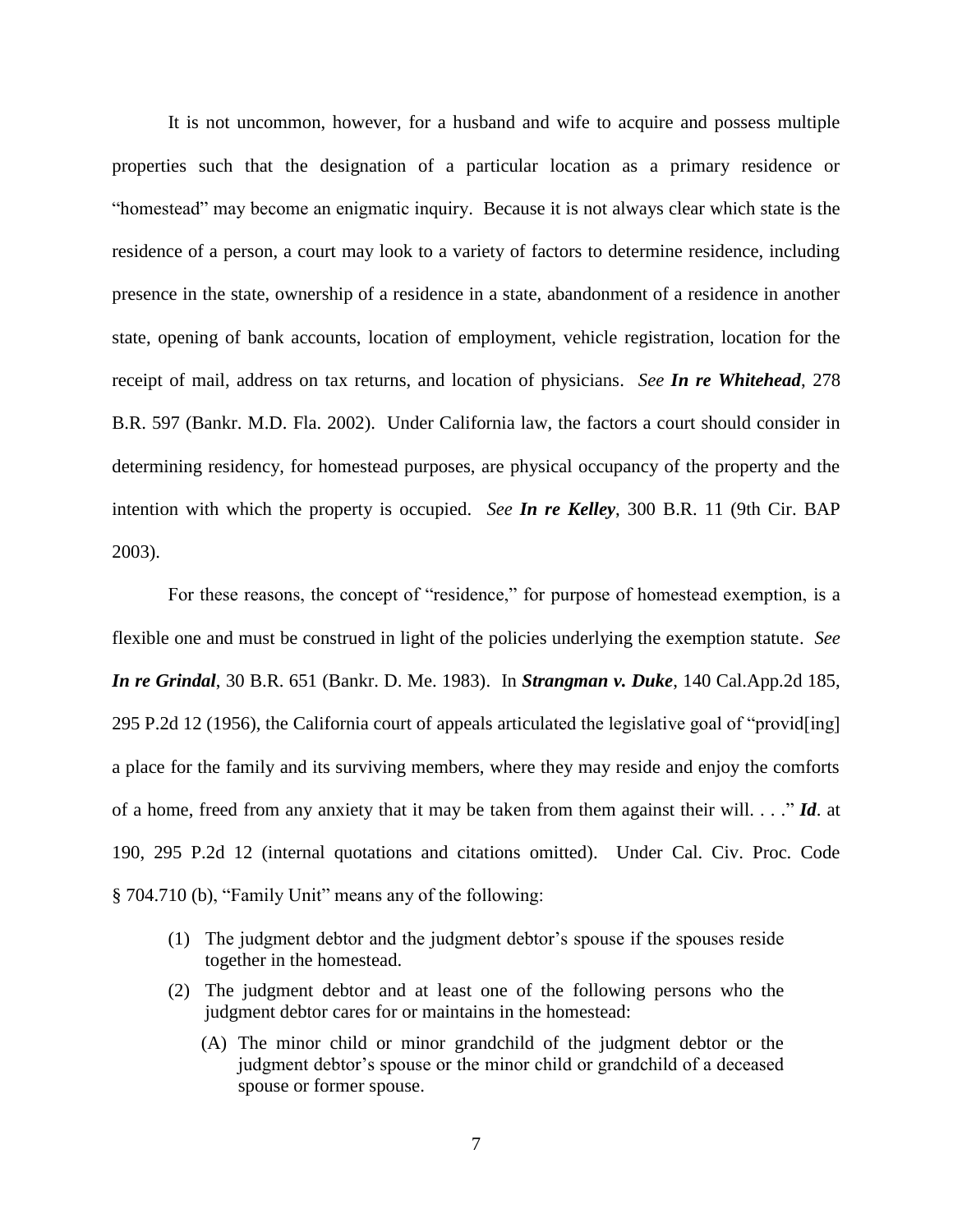- (B) The minor brother or sister of the judgment debtor or judgment debtor's spouse or the minor child of a deceased brother or sister of either spouse.
- (C) The father, mother, grandfather, or grandmother of the judgment debtor or the judgment debtor's spouse or the father, mother, grandfather, or grandmother of a deceased spouse.
- (D) An unmarried relative described in this paragraph who has attained the age of majority and is unable to take care of or support himself or herself.

Debtor contends a standard of "manifest intent to reside in the claimed homestead." In addition to actual occupancy, the declarant must have a bona fide intention to make the dwelling his or her residence and home. *Gaylord v. Place*, 98 Cal. 472, 484 (1893) (placer mine that eventually would be washed away). Debtor argues that because (1) she abandoned the California Residence, (2) her Stipulation for Judgment of Divorce gives title to all other property to Debtor's Spouse (while Debtor only retained the Texas Residence), (3) she received medical treatment in Texas, (4) her car registration and driver's license are issued in Texas, and (5) she registered to vote in Texas, that her intent to reside at the Property located in Austin, Texas is bona fide and clear, and thus it should be declared her "homestead".

While this Court takes into consideration Debtor's personal wishes and her good faith attempt to relocate back to the Texas Residence, a totality of the circumstances in this case can only lead to the conclusion that the "homestead exempt" is the California Residence.

Debtor abandoned her homestead in the property in Austin, Texas when she married her husband, and moved with him to the California Residence in July 2007. At this time, she changed her driver's license, vehicle registration, and voter registration to the State of California. Her brother moved into the Texas Residence, and her mother moved into an additional property of her husband's in California, but Debtor chose to reside with her husband at the California Residence until June 2009. She designated on her joint tax return the Apple Valley, California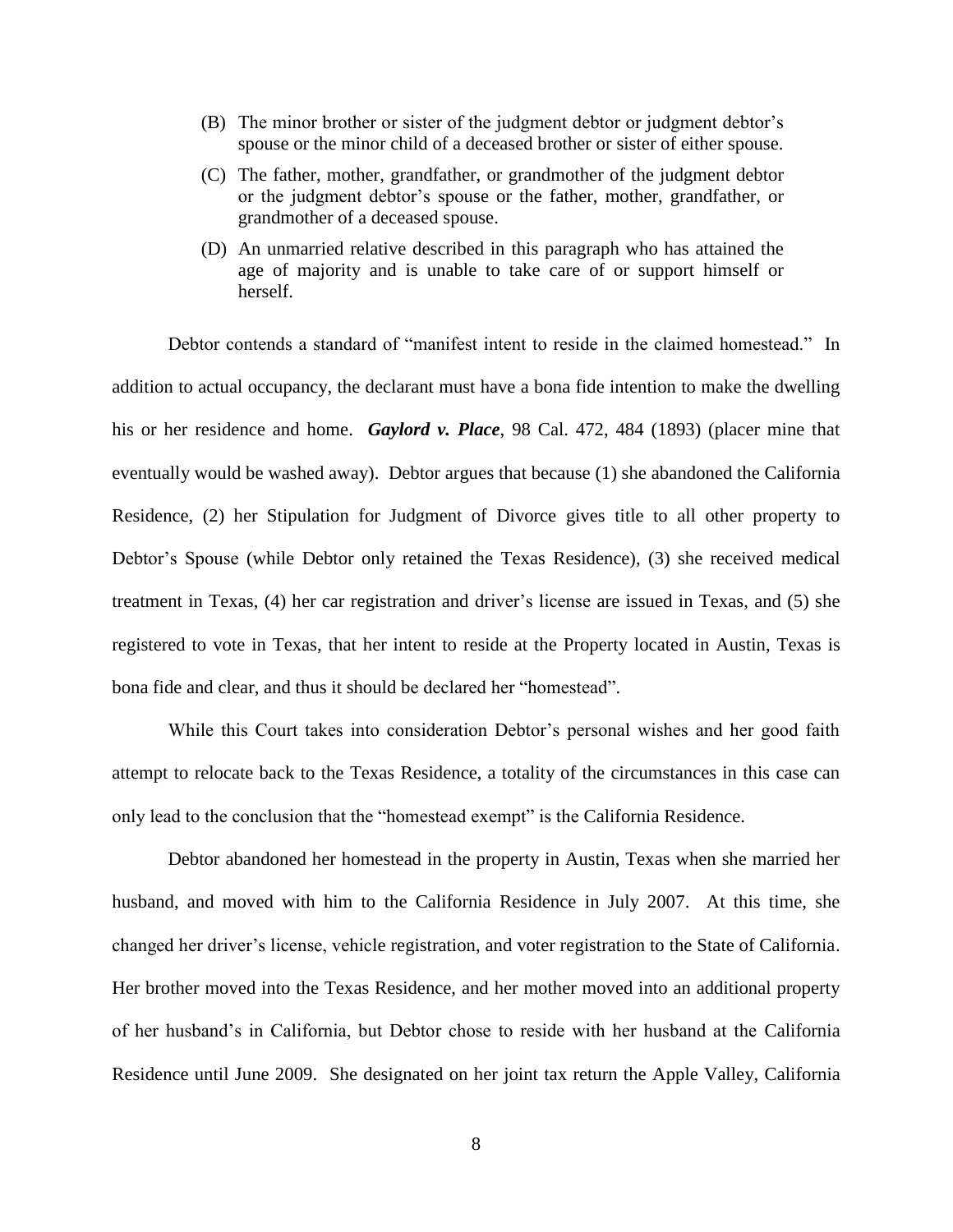property as her main residence. When Child Protective Services awarded the Debtor custody of her minor grandson, he then came and lived with Debtor and her husband at the California Residence. Though the Debtor suffered a brain aneurism in the Texas Residence, she also sought medical treatment in California.

Under the *Kelley* test, these actions taken by the Debtor clearly show both a change of physical occupancy to the California Residence and the intention to make it her "homestead." 300 B.R. 11 (9th Cir. BAP 2003). Under Cal. Civ. Proc. Code § 704.710(b), Debtor effectuated designation of the California Residence as the "homestead" when the "family unit" consisting of the "judgment debtor," the "judgment debtor's spouse," and "the minor grandchild of the judgment debtor who the judgment debtor cares for or maintains in the homestead" chose to reside there.

Debtor challenges this designation with the fact that she previously resided in the Texas Residence and claimed it as her homestead prior to moving to California to get married and, following the divorce filing, has since moved back to Texas and manifested a clear intent to remain there. At the time this proceeding was commenced, Debtor's Spouse continued to remain at the marital "homestead" in California.

In *In re Dawson*, the debtor's divorce was still pending on the date he filed his bankruptcy petition, and was precluded under Texas law from claiming a homestead different from the family homestead that he and his former spouse previously established. 266 B.R. 355 (Bankr. N.D. Tex. 2001). The *Dawson* Court stated that "it is well established under Texas law that the family's homestead may be the separate property of either the husband or the wife, or it may be community property, but the wife cannot have one homestead and the husband another. *Id*. at 358.; *see also In re Cumpton*, 30 B.R. 49, 51 (N.D. Tex. 1983); *Matter of Claflin*, 761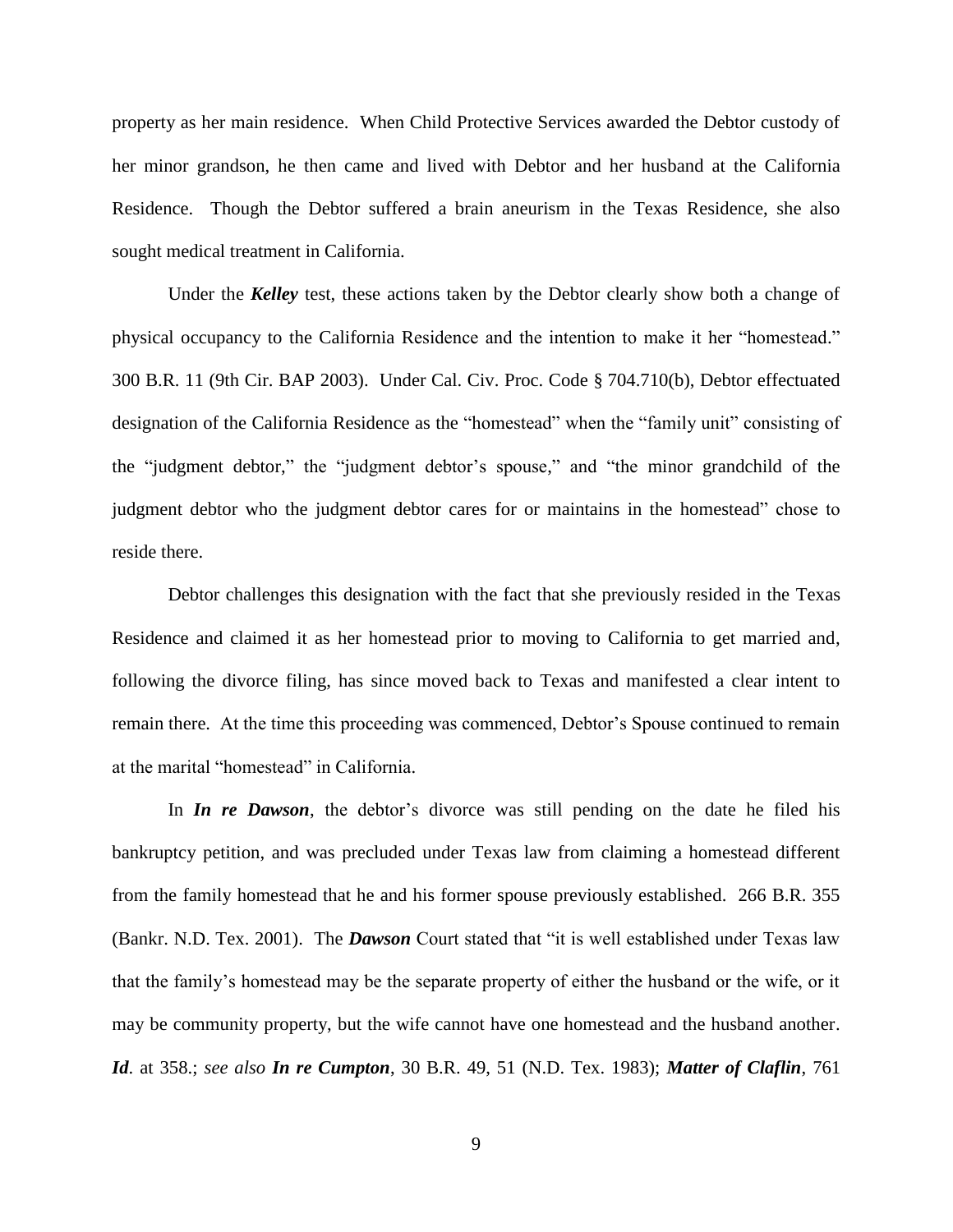F.2d 1088, 1092 (5th Cir. 1985). Additionally, "the owner or claimant of the property claimed as homestead, if married, may not sell or abandon the homestead without the consent of the other spouse." *Id*.; *see* TEX. CONST. art. 16, § 50(b); *see also* TEX. FAM. CODE. ANN. § 5.001 (whether the homestead is the separate property of either spouse or community property, neither spouse may sell, convey, or encumber it without joinder of the other spouse); *PaineWebber, Inc. v. Murrary*, 260 B.R. 815, 825 (E.D. Tex. 2001) (a family may claim only one homestead and "as long as the relation of husband and wife exists, [the husband] cannot acquire a homestead different from that of his wife"); *Estate of Johnson v. C.I.R.*, 718 F.2d 1303, 1307-1308 (5th Cir. 1983).

In *In re Rabin*, registered domestic partners in California trying to each claim a full, separate homestead exemption, when each partner filed a separate bankruptcy case, were limited to a single homestead exemption. *Rabin v. Schoenmann*, 359 B.R. 242, 246 (B.A.P. 9th Cir. 2006). The Court held that "under California law, couples with formally joined economic interests, whether as spouses or registrants, are limited to a single homestead exemption." *Id*. at 249, footnote 11. Under *In re Dawson, In re Rabin,* and Cal. Civ. Proc. Code § 704.720 (c), if Debtor's Spouse claims the California Property as his homestead, Debtor cannot then claim the Texas Property as her homestead.

The homestead statute does not require continuous physical presence in order for a claimant to establish a particular location as a primary residence. *See In re Patterson*, 275 B.R. 578 (Bankr. D. Colo. 2002); *In re Vaughan*, 188 B.R. 234 (Bankr. E.D. Ky. 1995); *Ilardi v.*  **Parker**, 914 P.2d 888 (Alaska 1996). Cal. Civ. Proc. Code § 704.720 (d) provides that "if a judgment debtor is not currently residing in the homestead, but his or her separated or former spouse continues to reside in or exercise control over possession of the homestead, the judgment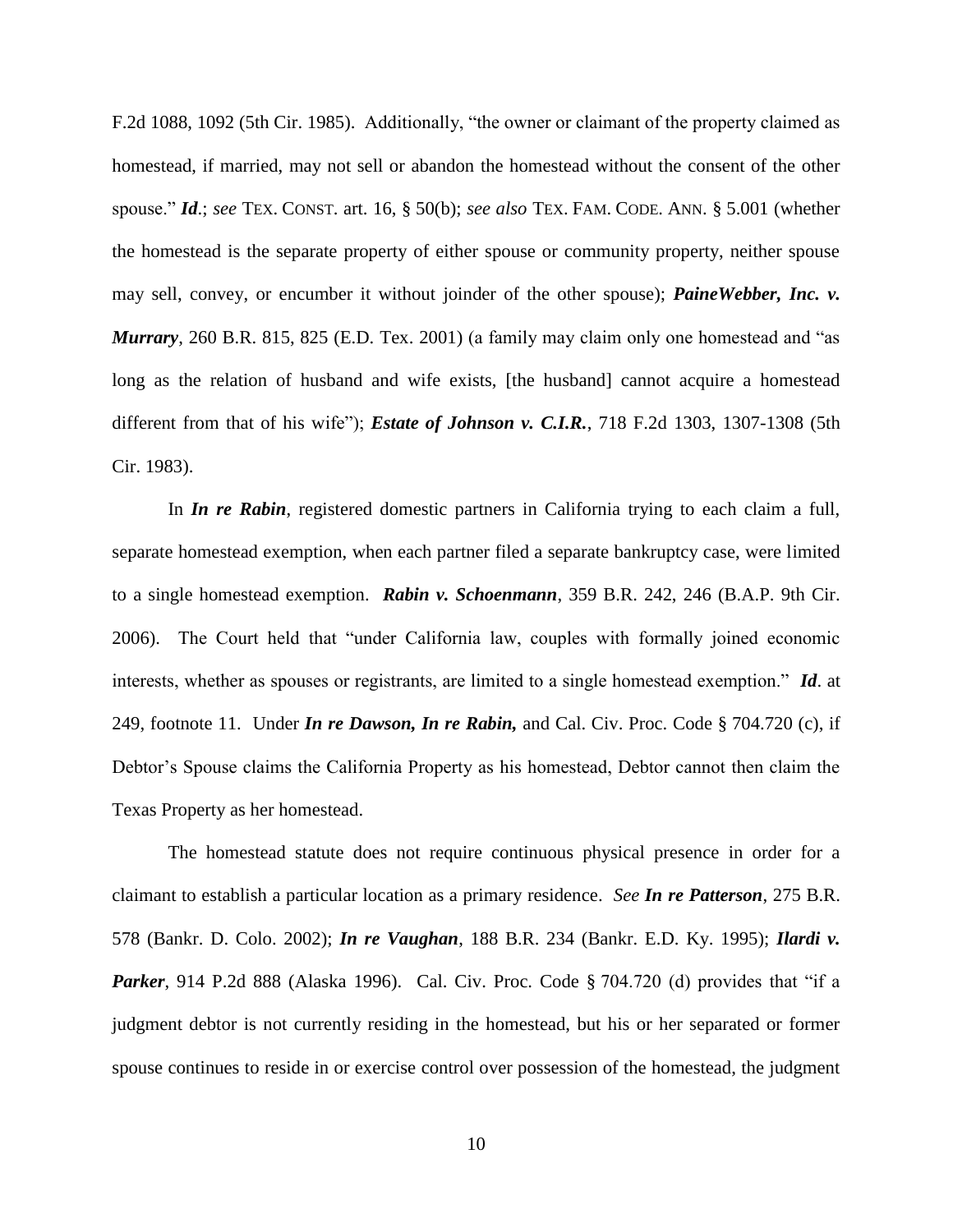debtor continues to be entitled to an exemption. . . ." In the context of this case, this language can be read to mean that Debtor, even though she is currently residing at the Texas Residence, continues to have her claimed homestead in California because her "separated spouse" continues to reside in, or exercise control over the possession of, the California property.

Additionally, Debtor admits that at the time this voluntary Chapter 7 bankruptcy case was filed on October 27, 2009, she claimed her exemptions under California state law because she had not resided in Texas for 730 days prior to the filing of this case, nor had she resided in Texas for the longer portion of the 180 day *look-back* period. If Debtor had, as she claims, reestablished her Texas property as her residence, and been living there such that it was her "homestead" at the time this case was filed, then this Court would not be in the position of having to apply California state exemption law extraterritorially to it.

Finally, Debtor denies that the California Residence is her homestead because the house was, at the time, her husband's separate property that he had acquired pre-marriage and she therefore had no ownership interest in it. An "ownership interest" in property is not necessary to establish a homestead, because under California law a homestead is allowed even if one spouse owns no interest in the property. "A California resident is allowed a \$75,000 homestead exemption if the debtor or spouse of the member of the family unit owns no interest in the homestead or has only a community interest in the homestead with the debtor." Cal. Civ. Proc. Code § 704.730(a)(2); *Rabin v. Schoenmann* (*In re Rabin*), 359 B.R. 242, 246 (B.A.P. 9th Cir. 2006).

This Court is mindful of the strong policy underlying both California law and federal bankruptcy law to interpret exemption statutes liberally in favor of the debtor. *See*, *e.g.*, *In re Glass*, 164 B.R. 759, 764 (9th Cir. BAP 1994), *aff'd*, 60 F. 3d 565 (9th Cir. 1995). In sum,

11